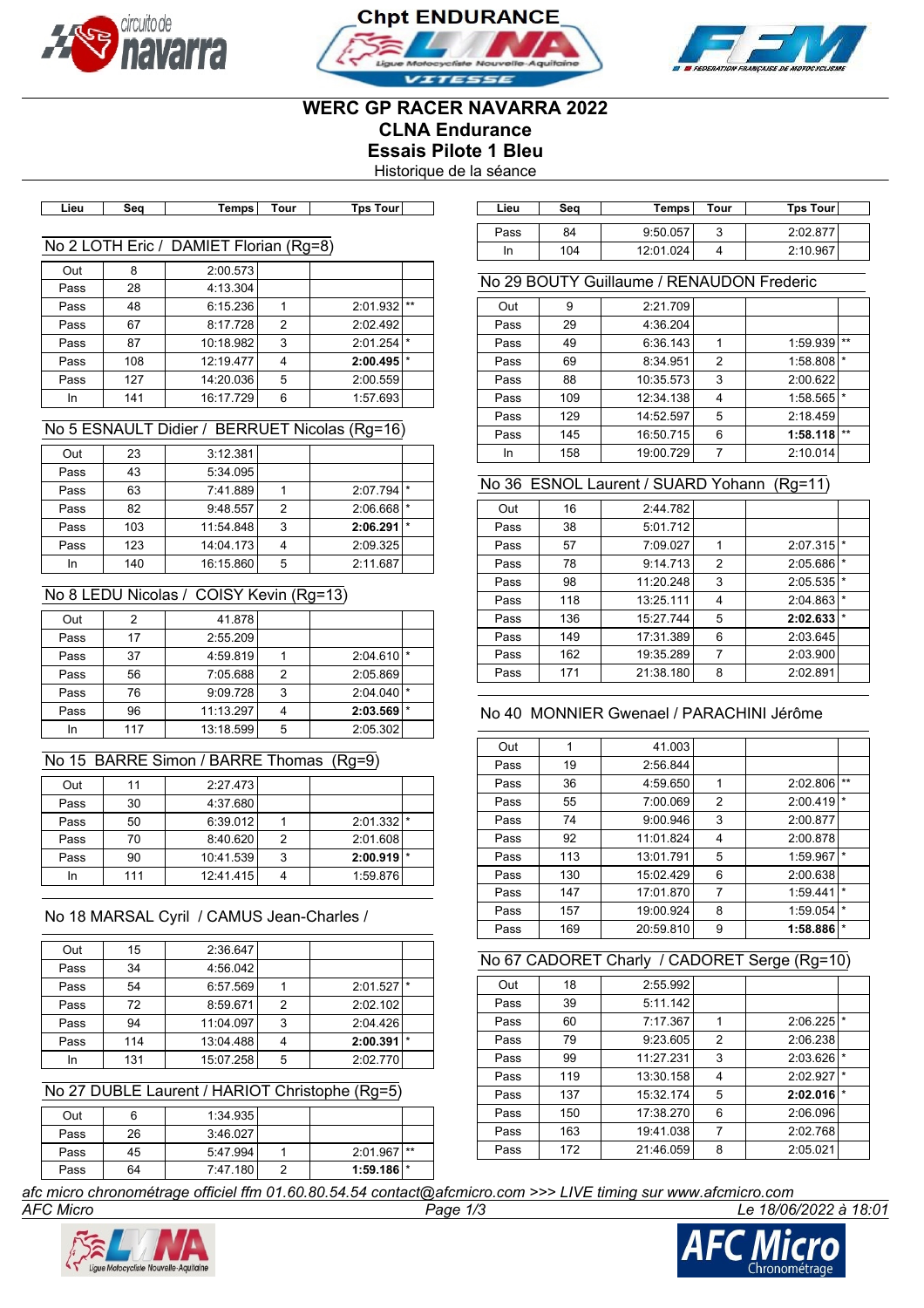





#### CLNA Endurance Essais Pilote 1 Bleu Historique de la séance

| Lieu. | Seo | <b>rour</b><br>emps | rour<br>Tos | Lieu | <br>- 26. | Tour<br><b>Temps</b> | Гps<br>. our |
|-------|-----|---------------------|-------------|------|-----------|----------------------|--------------|
|       |     |                     |             |      |           |                      |              |

# No 69 CARON Cedric / JULLIENNE Yann (Rg=15)

| Out  | 10  | 2:25.984  |   |          |         |
|------|-----|-----------|---|----------|---------|
| Pass | 31  | 4:44.540  |   |          |         |
| Pass | 52  | 6:53.439  |   | 2:08.899 | $\star$ |
| Pass | 73  | 9:00.567  | 2 | 2:07.128 | $\star$ |
| Pass | 95  | 11:06.882 | 3 | 2:06.315 | $\star$ |
| Pass | 116 | 13:14.551 | 4 | 2:07.669 |         |
| Pass | 135 | 15:20.917 | 5 | 2:06.366 |         |
| Pass | 148 | 17:28.417 | 6 | 2:07.500 |         |
| Pass | 161 | 19:33.940 |   | 2:05.523 | $\star$ |
| In   | 173 | 21:46.009 | 8 | 2:12.069 |         |

# No 87 VIAUD Nicolas / THOURAUD Aurelien (Rg=6)

| Out  |     | 1:45.270  |   |          |         |
|------|-----|-----------|---|----------|---------|
| Pass | 27  | 3:56.363  |   |          |         |
| Pass | 46  | 5:59.895  | 1 | 2:03.532 | $\star$ |
| Pass | 66  | 8:02.144  | 2 | 2:02.249 | $\star$ |
| Pass | 86  | 10:04.484 | 3 | 2:02.340 |         |
| Pass | 107 | 12:06.788 | 4 | 2:02.304 |         |
| Pass | 124 | 14:11.582 | 5 | 2:04.794 |         |
| Pass | 142 | 16:19.640 | 6 | 2:08.058 |         |
| Pass | 154 | 18:22.112 | 7 | 2:02.472 |         |
| Pass | 167 | 20:22.373 | 8 | 2:00.261 | $\star$ |
|      |     |           |   |          |         |

# No 91 BARRE Fabien / DEMIGNE Mickael (Rg=18)

| Out  | 13  | 2:35.572  |   |                         |    |
|------|-----|-----------|---|-------------------------|----|
| Pass | 35  | 4:59.325  |   |                         |    |
| Pass | 59  | 7:13.590  |   | $2:14.265$ <sup>*</sup> |    |
| Pass | 80  | 9:27.448  | 2 | 2:13.858                |    |
| Pass | 101 | 11:39.921 | 3 | $2:12.473$ *            |    |
| Pass | 120 | 13:51.147 |   | 2:11.226                | I∗ |
| In   | 139 | 16:01.432 | 5 | 2:10.285                |    |
|      |     |           |   |                         |    |

# No 94 CEGLIA Sebastien / RIPPERT Alain (Rg=1)

| Out  | 14  | 2:35.812  |   |          |       |
|------|-----|-----------|---|----------|-------|
| Pass | 32  | 4:47.012  |   |          |       |
| Pass | 51  | 6:45.518  |   | 1:58.506 | $***$ |
| Pass | 71  | 8:43.809  | 2 | 1:58.291 | $***$ |
| Pass | 91  | 10:42.045 | 3 | 1:58.236 | $***$ |
| In   | 110 | 12:38.487 | 4 | 1:56.442 |       |
| Out  | 128 | 14:44.857 |   |          |       |
| Pass | 146 | 16:52.291 | 5 | 4:13.804 |       |
| Pass | 159 | 19:13.115 | 6 | 2:20.824 |       |
| Pass | 170 | 21:10.716 | 7 | 1:57.601 | $***$ |

### No 96 PATCINA Fabien / ADENOT Benoit (Rg=14)

| Out  | 24  | 3:13.591  |   |          |         |
|------|-----|-----------|---|----------|---------|
| Pass | 44  | 5:35.805  |   |          |         |
| Pass | 65  | 7:47.416  |   | 2:11.611 | $\star$ |
| In   | 85  | 9:50.950  | 2 | 2:03.534 |         |
| Out  | 100 | 11:37.903 |   |          |         |
| Pass | 121 | 13:51.441 | 3 | 4:00.491 |         |
| Pass | 138 | 15:58.965 |   | 2:07.524 | $\star$ |

| Lieu | Sea | Tempsl    | Tour | <b>Tps Tourl</b>        |
|------|-----|-----------|------|-------------------------|
| Pass | 153 | 18:05.706 | 5    | 2:06.741                |
| Pass | 166 | 20:11.115 |      | $2:05.409$ <sup>*</sup> |

### No 97 RENAUD Bruno / GERY Christophe (Rg=17)

| Out  | 3   | 42.033    |                |          |         |
|------|-----|-----------|----------------|----------|---------|
| Pass | 20  | 3:08.873  |                |          |         |
| Pass | 41  | 5:22.375  | 1              | 2:13.502 | $\star$ |
| Pass | 61  | 7:33.059  | $\overline{2}$ | 2:10.684 | $\star$ |
| Pass | 81  | 9:43.958  | 3              | 2:10.899 |         |
| Pass | 102 | 11:53.271 | 4              | 2:09.313 | $\star$ |
| In   | 122 | 13:56.045 | 5              | 2:02.774 |         |
| Out  | 133 | 15:18.558 |                |          |         |
| Pass | 152 | 17:39.934 | 6              | 3:43.889 |         |
| Pass | 164 | 19:52.483 | 7              | 2:12.549 |         |
| Pass | 175 | 22:04.879 | 8              | 2:12.396 |         |

# No 114 PARONNAUD Corentin / VAUCHER Baptiste /

| Out  | 5   | 57.191    |                |          |         |
|------|-----|-----------|----------------|----------|---------|
| Pass | 21  | 3:09.907  |                |          |         |
| Pass | 40  | 5:12.268  |                | 2:02.361 | $***$   |
| Pass | 58  | 7:12.843  | $\overline{2}$ | 2:00.575 |         |
| Pass | 77  | 9:11.885  | 3              | 1:59.042 | $\star$ |
| Pass | 97  | 11:13.393 | 4              | 2:01.508 |         |
| Pass | 115 | 13:12.845 | 5              | 1:59.452 |         |
| In   | 132 | 15:08.831 | 6              | 1:55.986 |         |

# No 147 BRUEYRE Maxence / FANGET Olivane

| Out  | 4   | 45.157    |                         |          |         |
|------|-----|-----------|-------------------------|----------|---------|
| Pass | 22  | 3:10.448  |                         |          |         |
| Pass | 42  | 5:24.544  | 1                       | 2:14.096 | $\star$ |
| Pass | 62  | 7:37.285  | 2                       | 2:12.741 | $\star$ |
| Pass | 83  | 9:49.873  | 3                       | 2:12.588 | $\star$ |
| Pass | 106 | 12:02.822 | $\overline{\mathbf{4}}$ | 2:12.949 |         |
| Pass | 125 | 14:15.129 | 5                       | 2:12.307 | $\star$ |
| Pass | 144 | 16:27.172 | 6                       | 2:12.043 | $\star$ |
| In   | 156 | 18:37.487 | 7                       | 2:10.315 |         |
| Out  | 160 | 19:32.568 |                         |          |         |
| Pass | 174 | 21:49.960 | 8                       | 3:12.473 |         |

### No 177 HAMOIR Jennyfer / HAMOIR Xavier (Rg=20)

| Out  | 25  | 3:31.661  |                |          |         |
|------|-----|-----------|----------------|----------|---------|
| Pass | 47  | 6:02.193  |                |          |         |
| Pass | 68  | 8:22.080  |                | 2:19.887 | $\star$ |
| Pass | 89  | 10:40.913 | $\overline{2}$ | 2:18.833 | $\star$ |
| Pass | 112 | 12:59.653 | 3              | 2:18.740 |         |
| Pass | 134 | 15:20.869 | 4              | 2:21.216 |         |
| Pass | 151 | 17:39.291 | 5              | 2:18.422 | $\star$ |
| In   | 165 | 19:53.135 | 6              | 2:13.844 |         |

# No 197 JOUIS Bruno / ROCTON Yvan / LAIR

Out 12 2:35.157

*afc micro chronométrage officiel ffm 01.60.80.54.54 contact@afcmicro.com >>> LIVE timing sur www.afcmicro.com*